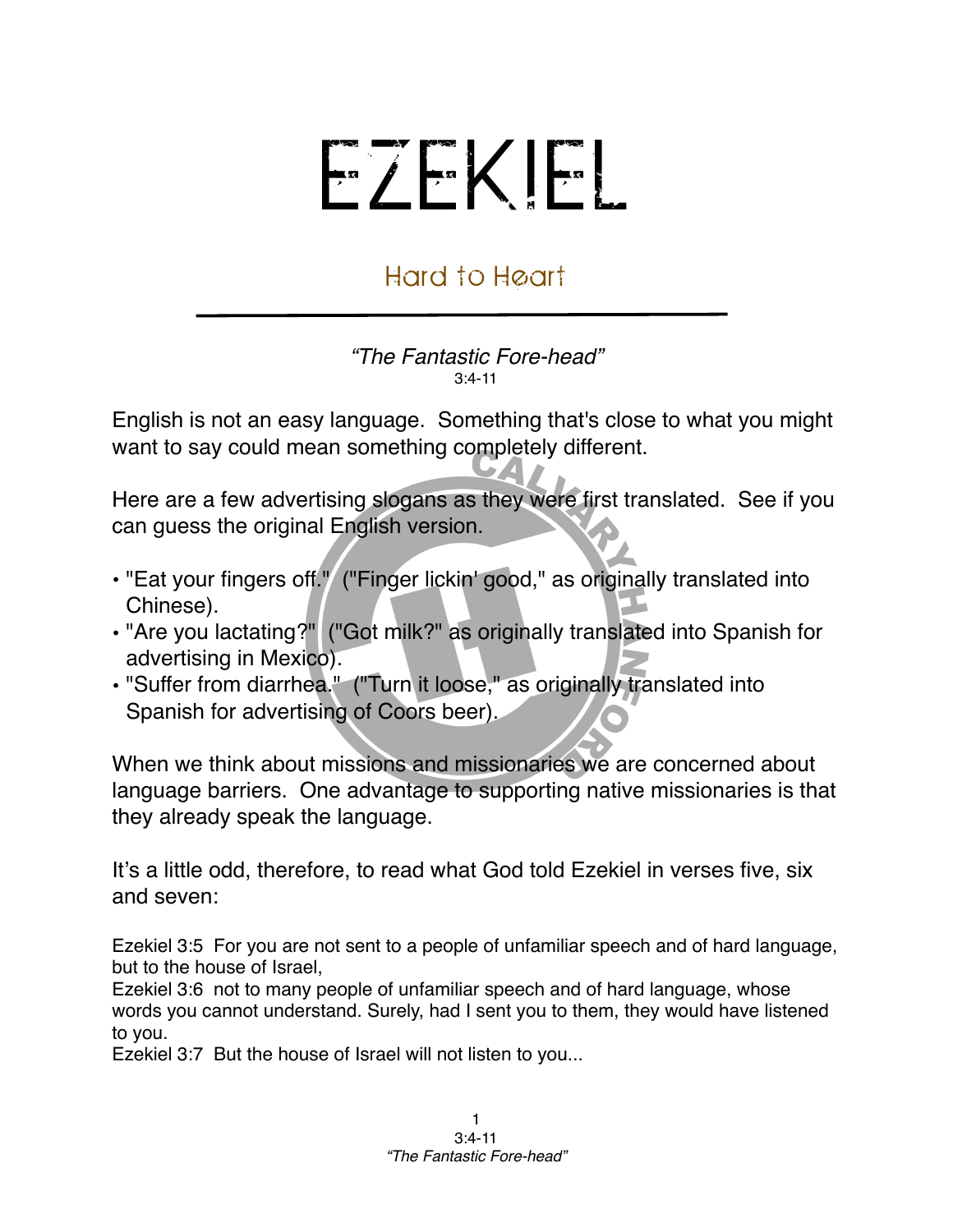God told Ezekiel that people of "unfamiliar speech and... hard language" would have listened whereas the Israelites who he would speak to in their own language would not listen.

Ezekiel faced a language barrier of a different kind. It was a spiritual language barrier. It was the result of hardened hearts.

The Israelites, God's elect people, were more hardened against God than were the surrounding pagan nations.

We should stop before going any further and at least acknowledge that it is possible for us, God's elect, to be more hardened against Him than the nonbelievers surrounding us!

I'm not suggesting we are. Only that we remain a people who "hears what the Spirit says to the churches." God is working to mold and shape us into the image of His Son.

Are we moldable? Pliable? What changes can we see in our lives can we and others identify that reveal the Potters hands upon us?

Let's delve into the text to further understand the language barrier Ezekiel faced.

Ezekiel 3:4 Then He said to me: "Son of man, go to the house of Israel and speak with My words to them.

Ezekiel had just eaten the scroll containing God's message to His people in exile and captivity. He had a message to bring them, "My words," and Ezekiel was His messenger.

You and I are God's messengers. We are sent to certain people. It's usually based on where we live and work. Those people are our audience.

We bring those folks the Word. We do it from our general study and understanding of the Bible. But we should also depend upon the Lord for His anointing to know exactly what to say about His Word to the particular audience we are addressing.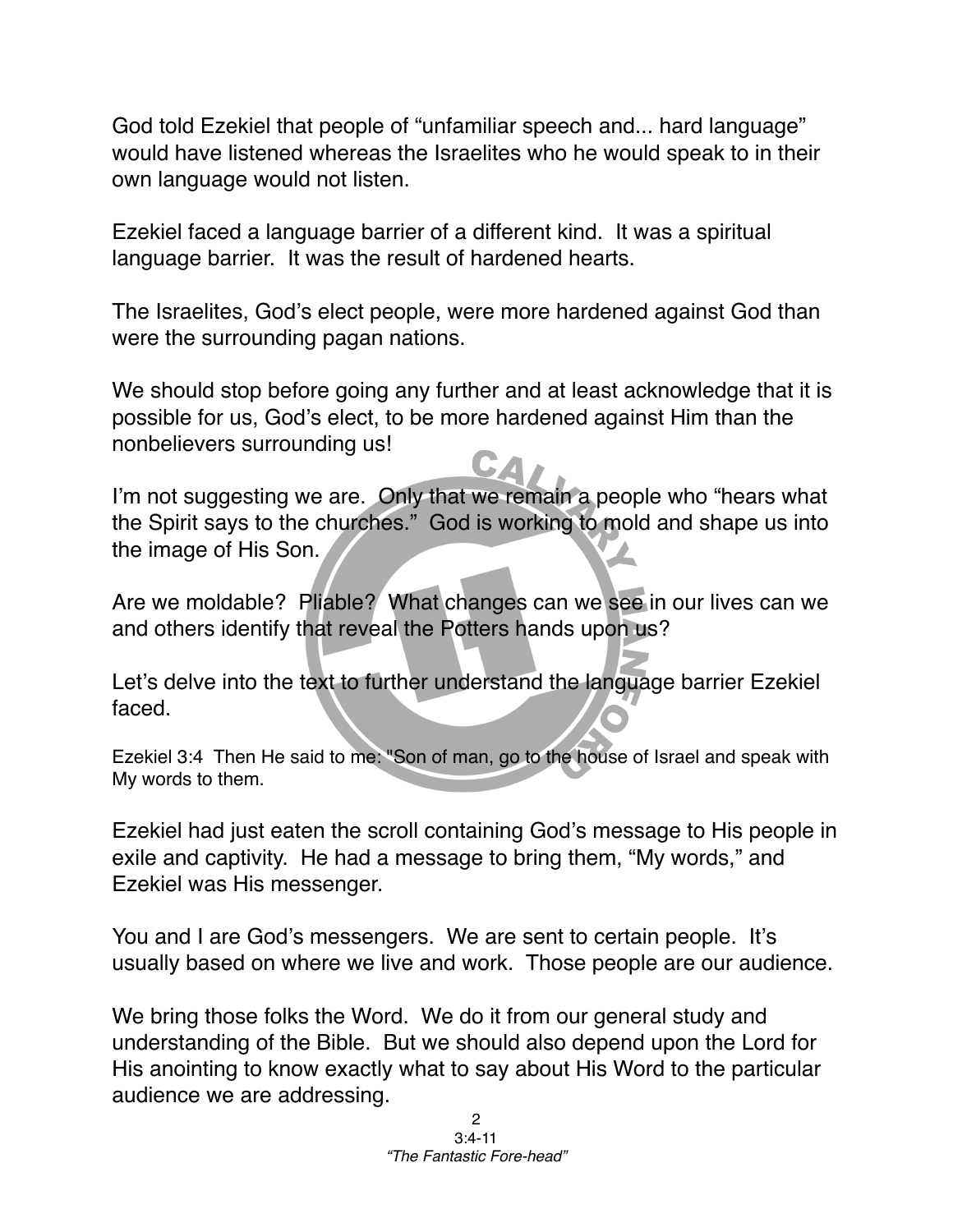Ezekiel 3:5 For you are not sent to a people of unfamiliar speech and of hard language, but to the house of Israel,

Note the emphasis on Ezekiel being "sent." It's a great word, filled with power and purpose. It indicates a plan, the plan of God, to send you to a specific post of service.

Jacob Kelso reminded me of some homespun pastoral wisdom the other day. When discussing different people who say they are serving the Lord, "there are some who were sent, and there are some who just went!"

In other words, some have God's leading and His empowering. Others muscle their way into a position. They tout their giftedness and their supposed abilities.

You don't want to be one who "just went." One way, a biblical way, to know if someone is sent or went would be the decision of the leadership of the church. When Paul and Barnabas were set apart for mission work by the Holy Spirit God worked in and through the leaders of the church in Antioch.

There are a lot of Lone Rangers out there, doing their own thing. They may attend a church, but they have no real accountability to its leadership. They just went and keep on went-ing!

On the surface this assignment for Ezekiel might seem easy. No language barriers to overcome. No cultural rules to learn. No weird food to eat! (Or so he might have thought).

It would prove to be a very difficult assignment. There is no way to know the response you will receive.

Ezekiel 3:6 not to many people of unfamiliar speech and of hard language, whose words you cannot understand. Surely, had I sent you to them, they would have listened to you.

The first part of verse six reminds me that God wanted to save Gentiles. He wanted Israel, as a nation, to be His witness to the Gentiles.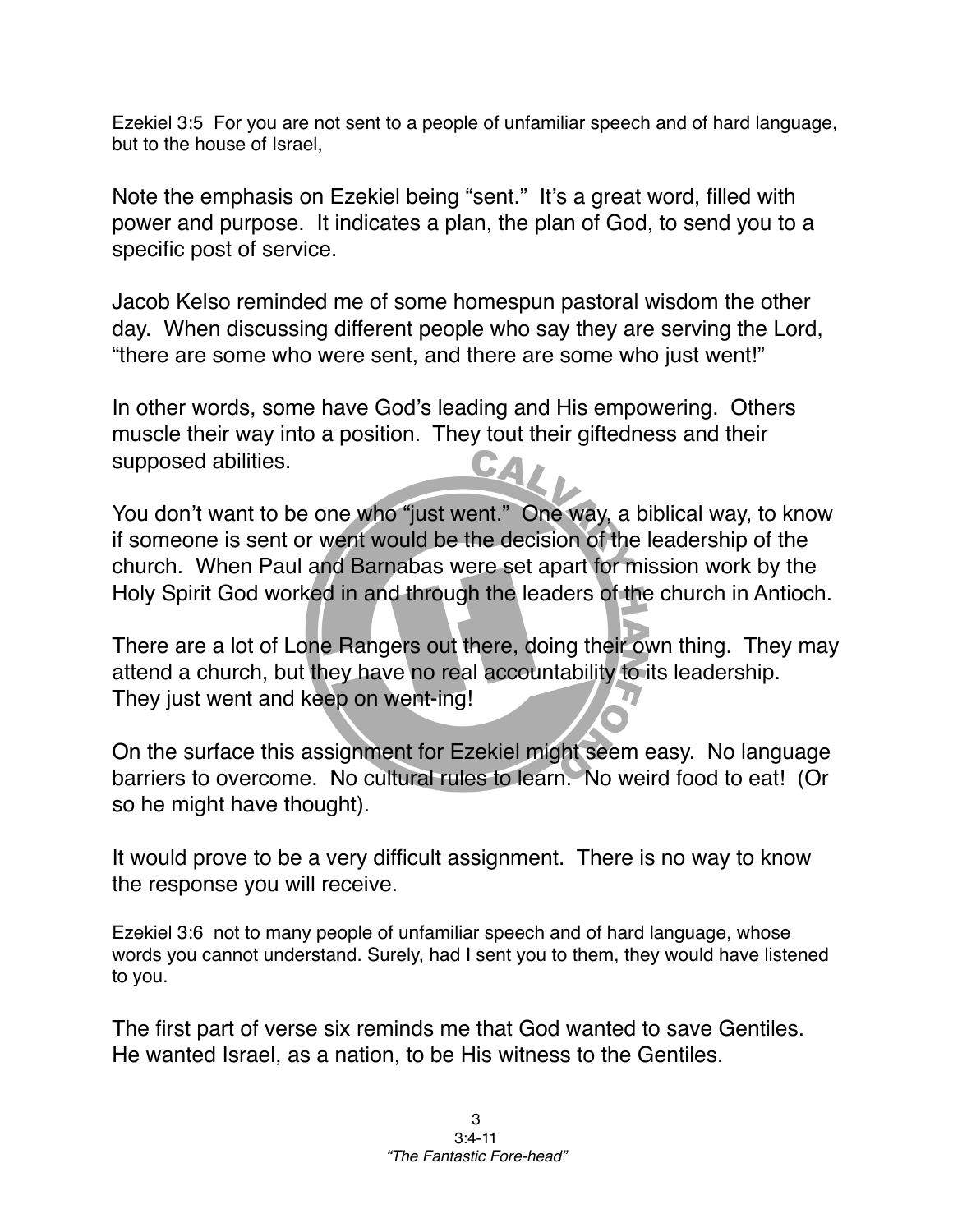God is mighty to save. He is not willing that any should perish but that all would come to eternal life. His call is to whosoever will believe. Jesus is the Savior of the whole world, especially those who believe.

I have no patience with those who would seek to limit the Gospel call in any way. Let's not get sidetracked with their intellectual arguments that exclude most of the members of the human race from the elect. Lets not give credence to their conclusion that God has predestinated billions of people to Hell.

Ezekiel must be thinking, "Let me go to the foreigners, then!" No; it wasn't his calling. God would see to them. He had other means by which to reach them.

It's pretty easy to get sidetracked while you're serving the Lord. There are so many good things you can get involved with - so many ministries and missions. Get with God about what He wants you to do, not what others are pressuring you to do.

Ezekiel 3:7 But the house of Israel will not listen to you, because they will not listen to Me; for all the house of Israel are impudent and hard-hearted.

Since Ezekiel would be speaking God's Word to them, then in rejecting him they were rejecting God.

The Word of God stands true, inspired, and authoritative whether someone believes it is or not. When someone rejects what you are saying to them from the Word, they are rejecting God.

Why do people reject the Word that is so full of grace, mercy, and forgiveness? Why will they not be reconciled with God?

In the case of Israel they were "impudent and hard-hearted." One commentator said of them, "they were strong of front and hard of heart."

• They were "impudent" outwardly. They refused to budge or to blush. They sinned openly.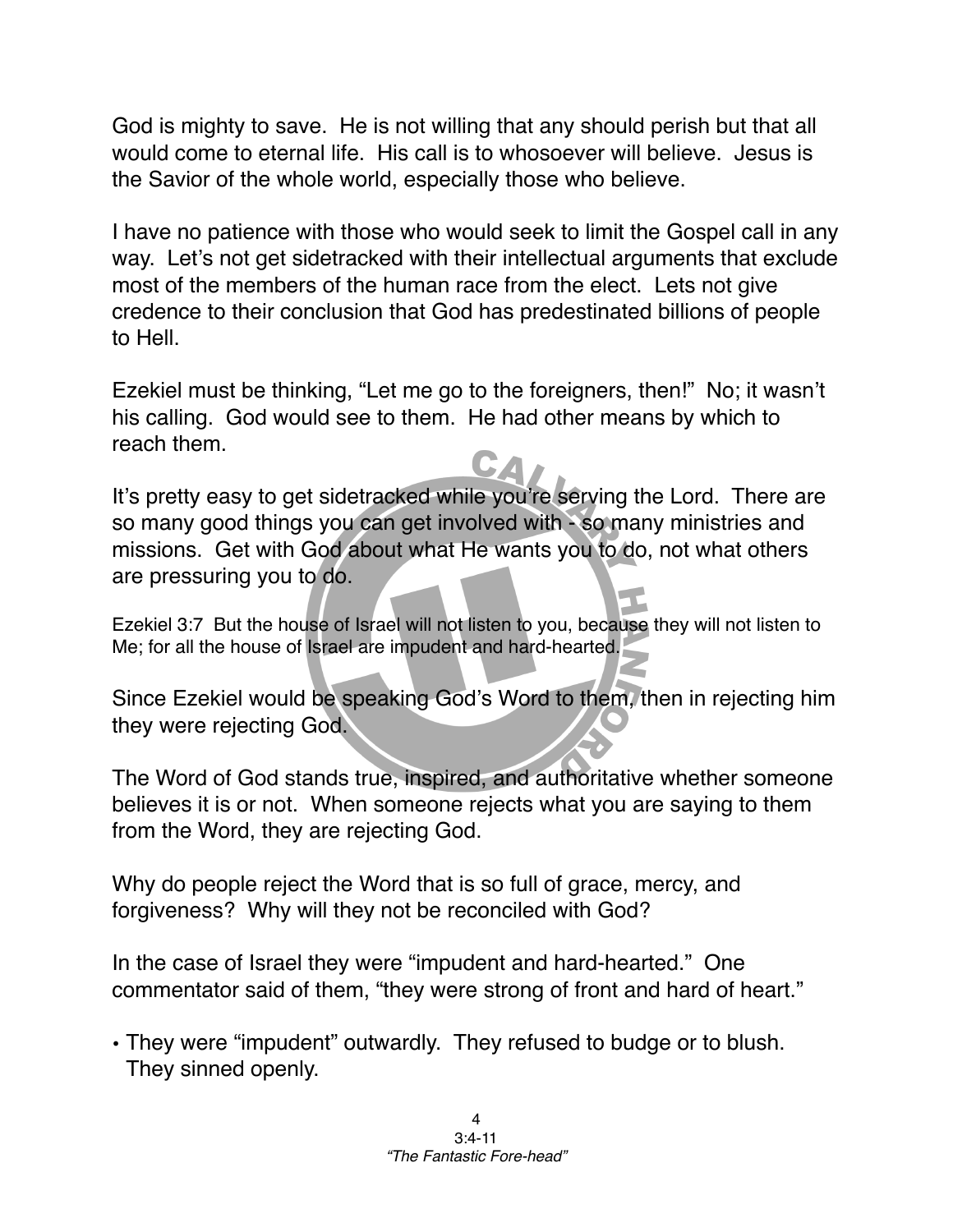• They were "hard-hearted" inwardly. They had no tenderness or sensitivity to the things of God.

Unwatered ground grows hard. If you quit watering your heart with the Word it will grow hard. Eventually your behavior will become impudent.

Just a cursory reading of the Word, or attending a service, isn't what we mean by ʻwatering your heart.' The idea is to produce fruit, the fruit of the Holy Spirit.

The Israelites were set on religious cruise-control. Everything was outward and habitual. Their inner man was dying of thirst.

At the beginning of verse seven God made it clear that "they **will** not listen." It was a matter of their "will," of their free choice. They decided to not "listen" in a way that would bring repentance leading to obedience.

Ezekiel 3:8 Behold, I have made your face strong against their faces, and your forehead strong against their foreheads.

If they got into a staring match, Ezekiel would win. He was not going to look away, no matter their response.

If they butted foreheads, Ezekiel would be like a ram against them.

Ezekiel wasn't a harsh, unfeeling guy. It was going to seem that way to them because of his face and forehead.

It got me thinking. If someone, a spiritual leader perhaps, seems to be giving you a hard time then maybe, just maybe, it's because **you are giving God a hard time!**

We can be resistant to change or insistent that our changes be implemented. We may not even realize we're doing it. But God does. He wants to soften us because He has something new for us, something different. If we won't soften then He will put in front of us someone with a stronger forehead!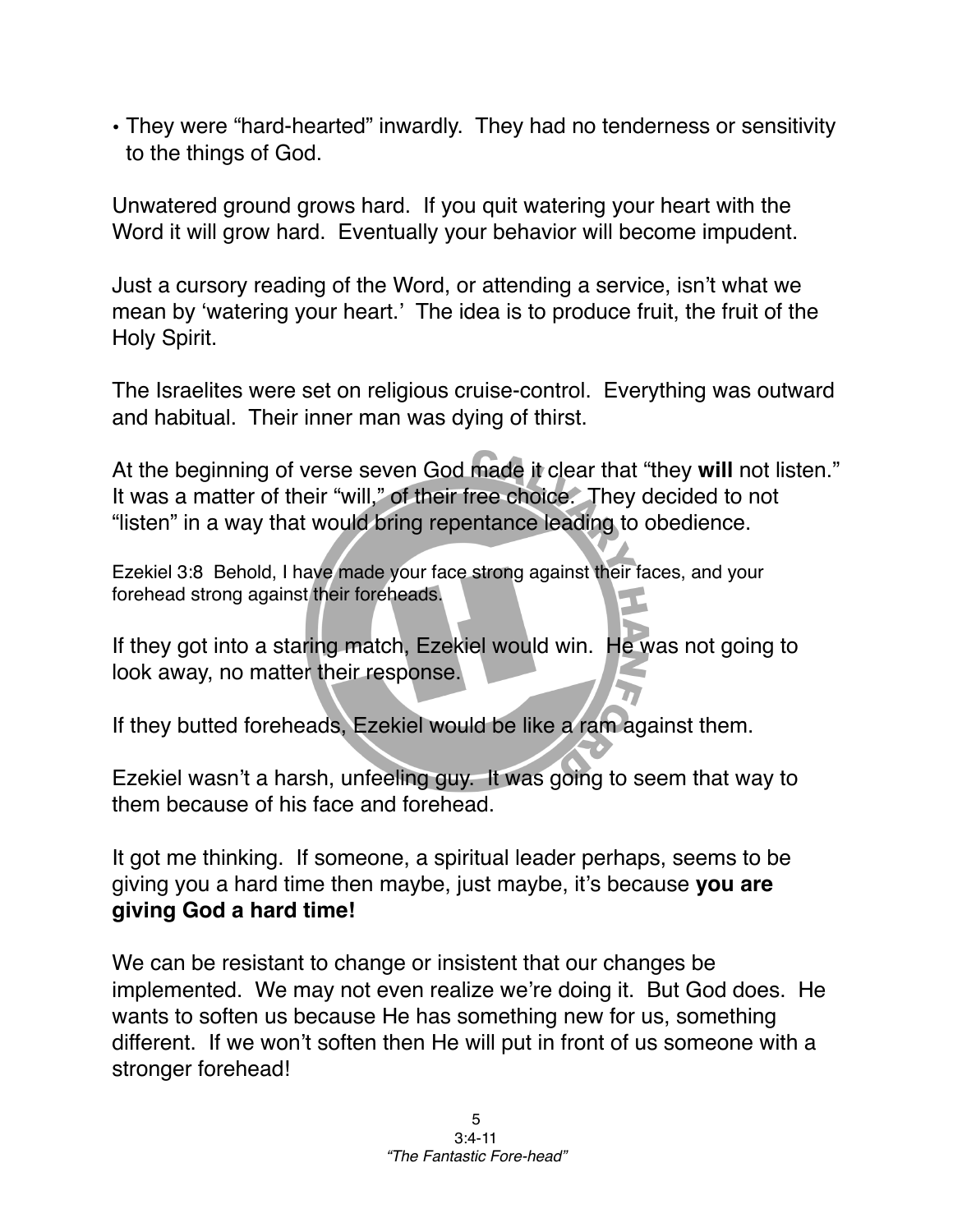Our response to being spiritually head-butted says a lot about how spiritual I really am!

Ezekiel 3:9 Like adamant stone, harder than flint, I have made your forehead; do not be afraid of them, nor be dismayed at their looks, though they are a rebellious house."

Ezekiel may have been the first Marvel Comics super hero. His "forehead" was "like adamant stone." In the comic universe there is a fictional substance, adamantium, that is virtually indestructible. Captain America's shield contains adamantium. Wolverine's bones have been fused with it.

We need a name for Ezekiel. The Fantastic Forehead is my suggestion.

Back to reality and the sixth century before Christ. Ezekiel was told "don't be afraid"; don't be "dismayed." He had nothing to fear but God Himself. Fear of man would save him mental and physical anguish but only in the short run.

The word for "dismayed" can be translated *broken* or *shattered*. He was God's vessel and could not allow himself to be broken by mere men.

The devil is out to scare you. He wants to break you. Fear only God. Trust that you have His treasure in earthen vessels that cannot be broken.

How? How do you build that trust against what seems to be so overwhelming?

Ezekiel 3:10 Moreover He said to me: "Son of man, receive into your heart all My words that I speak to you, and hear with your ears.

The answer lies in your relationship with Jesus. It lies in listening to the Lord in private, as you walk with Him.

Notice the order here. Ezekiel was told to "receive into [his] heart" then "hear with [his] ears." Seems the opposite of the normal order of things.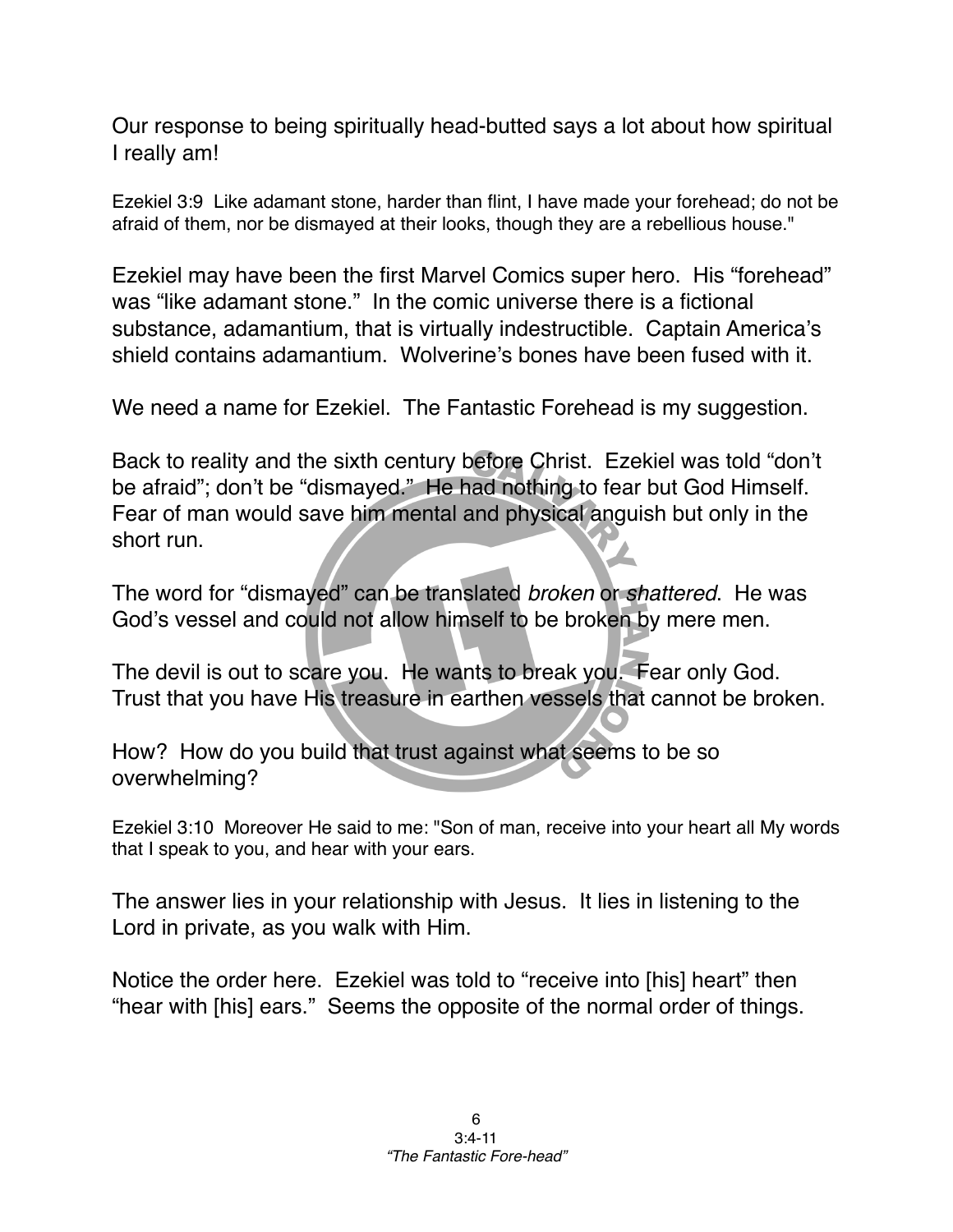We talked about predispositions in our last study. Ezekiel was to be predisposed to receiving the Word of God. Thus whenever he heard the Word it was immediately assimilated into his heart.

In other words, I have already determined that whatever God's Word really says, that is what I believe and how I will behave. No matter how hard or weird it seems. God's commands **are** His enablings.

Ezekiel 3:11 And go, get to the captives, to the children of your people, and speak to them and tell them, 'Thus says the Lord God,' whether they hear, or whether they refuse."

Focus on the word "captives." The Hebrews were in a bad way. In one sense you might not blame them for being hard-hearted. After all, God had allowed them to be taken captive and exiled.

Of course you'd be wrong to blame God! Their very captivity was a show of love from God. It was a chastening from Him as their Father.

For a child to despise the chastening of his father is foolishness. To become hard-hearted, bitter, and rebellious does not help, it hinders.

Their suffering was designed by God to soften them, not harden them. So in our lives. We can be made better or we can grow bitter.

A sub-theme we might develop in Ezekiel, as we follow his ministry, is that results are not up to us. They are up to God. You need to know you are where God has sent you, saying what He's spoken to you. Then you leave the results up to Him.

Even in their stubborn rebellion God was reaching out to them. His hardheaded prophet was just the person they needed for what they had brought upon themselves. It wouldn't do to have some mealy-mouthed, thinskinned ear-tickler. They needed hard truths delivered in a bold manner if they were to survive and thrive.

There seems to be a movement within biblical Christianity to change the way we address nonbelievers. The argument is that a fundamentalist